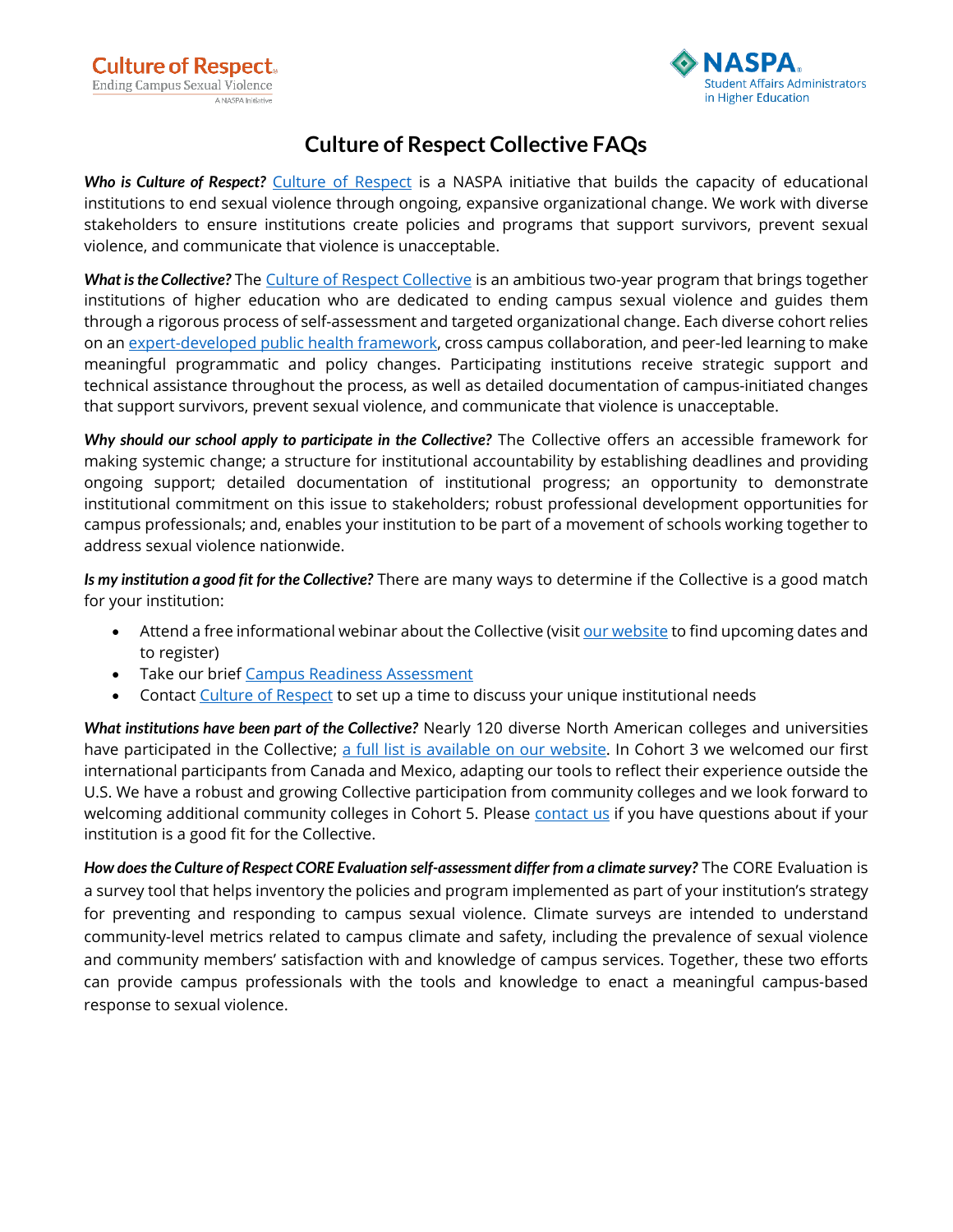

Who will be providing the one-on-one support and technical assistance (TA)? Support and TA are provided by Culture of Respect senior director Allison Tombros Korman and program manager Jennifer E. Henkle, with additional support provided by NASPA staff from the Health, Safety, [and Well-being](https://naspa.org/focus-areas/health-safety-and-well-being) team, the Research and Policy [Institute,](https://www.naspa.org/focus-areas/policy-and-advocacy) the [Culture of Respect Advisory Board,](http://cultureofrespect.org/about-us/#board) and expert colleagues in the field. NASPA staff and Culture of Respect advisors are leaders on the issue of addressing campus sexual violence and have significant technical expertise, as well as a rich understanding of how the Culture of Respect approach can truly effect change on campuses.

*Does Culture of Respect have any information that speaks to the Collective's impact?* In summer 2016, Culture of Respect concluded a year-long Pilot Program with 14 institutions of higher education nationwide. A full report detailing the results of the Pilot Program is [available here.](https://www.naspa.org/book/culture-of-respect-core-blueprint-program-findings-from-a-national-pilot-study) In September 2017, we published *[Institutional](https://www.naspa.org/book/institutional-responses-to-sexual-violence)  [Responses to Campus Sexual Violence: What Data From a Culture of Respect Program Tell Us About the State of the](https://www.naspa.org/book/institutional-responses-to-sexual-violence)  [Field](https://www.naspa.org/book/institutional-responses-to-sexual-violence)*, chronicling the myriad ways in which Collective institutions are meeting federal guidelines from the Clery Act and Title IX guidance, and to what extent they are implementing practices and programs recommended by Culture of Respect and other experts in the field. *[Culture of Respect Collective: Cohort Two at](https://www.naspa.org/images/uploads/events/CollectiveCohort2Glance.pdf) a Glance* outlines the steps schools in our second Cohort have been taking towards targeted organizational change and includes examples of objectives these institutions have undertaken. Finally, key programmatic data points from the forthcoming final report on the aggregate outcomes for Cohorts 1 and 2 indicate that, on average at the end of their two-year participation in the Culture of Respect Collective:

- Institutions' scores increased in **five of six pillars** of the [CORE Blueprint,](https://www.naspa.org/book/culture-of-respect-core-blueprint-2nd-ed) tied directly to programmatic and policy improvements
- CORE Evaluation scores increased by **50 points across all six pillars** of the CORE Blueprint
- Institutions became compliant with **three additional federal requirements**
- Institutions identified 22 objectives and **completed or made progress on 85%** of those goals
- More than 75% of participants who were surveyed were "very satisfied" with the technical assistance and tools and resources provided by the program

We are already working hard on this subject. Do you really think the Collective is useful to us? Absolutely. Some of the most engaged and successful participants in the Collective are actively working to address campus sexual violence by administering campus climate surveys, working on Department of Justice Office or Violence Against Women (OVW) grants, and more. These participants report the Collective has provided them with the structure and the tools to review policies and practices with a holistic lens and to truly engage all stakeholders in the work to prevent and respond to sexual violence. Whatever your current approach to addressing campus sexual violence is, the Collective will help support and enhance your efforts.

*How long does the Collective run?* The fifth cohort runs from January 2021 – December 2022. This two year programmatic timespan includes start-up, implementation, assessment, and close-out. We see the effort to address campus sexual violence as an ongoing and iterative process. Following the two-year program cycle, participating institutions will have the skills and tools to continue this process as new data and guidance emerge.